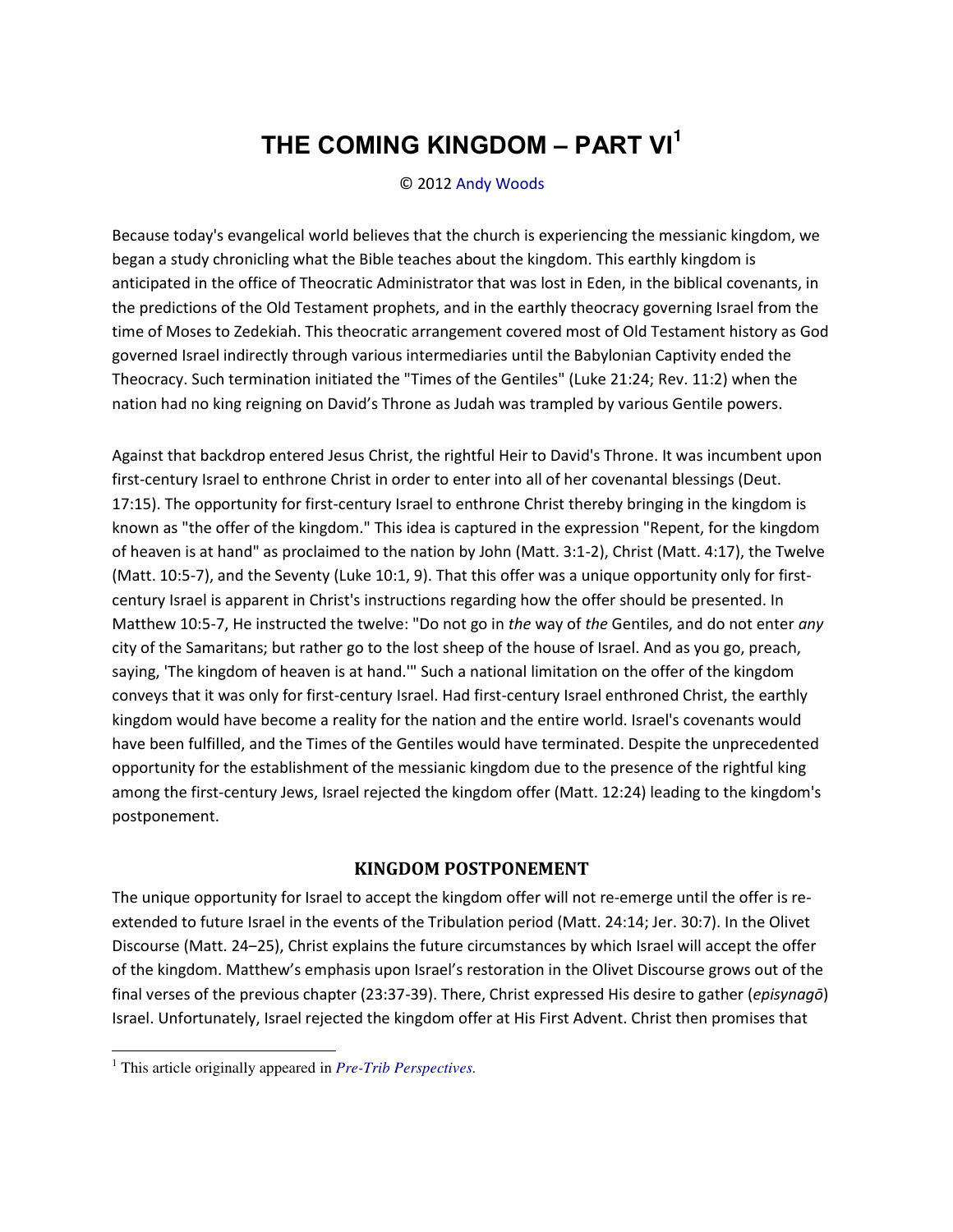the time would come when the nation would acknowledge Him as the Messiah by chanting a messianic Psalm (Ps. 118:26; Matt. 21:9) thus allowing Christ to return, re-gather (*episynagō*) Israel (24:31), and reign from David's Throne (Matt 25:31). Thus, Matt. 23:39 furnishes the condition through which Israel's final regathering will be achieved. Until this condition of Israel's acceptance of her Messiah has been satisfied, the kingdom cannot come to the earth. The entire Gentile world could become Christian. Yet, if tiny Israel remains in unbelief, the kingdom cannot materialize. Conversely, the entire Gentile world could reject Christ. Yet, if Israel fulfills the condition stated in Matthew 23:37-39 by accepting Jesus as the Messiah, the kingdom will materialize upon the earth. Because the Olivet Discourse and related passages teach that the condition of Jewish national acceptance of the Messiah will not be satisfied until the events surrounding the future Tribulation period have occurred, the kingdom will remain in a state of postponement until that time.

 This notion of the postponement of the kingdom due to national Israel's rejection of Christ distinguishes the premillennial, dispensational viewpoint from that of Judaism and Reformed Theology. Judaism rejects Jesus as the long-awaited Jewish Messiah since He failed to bring in the kingdom promises. A Jewish unbeliever will typically argue that Jesus was not the Messiah since *Shalom* or world peace and kingdom conditions (Isa. 2:4) are not a present earthly reality. Reformed Theology claims Christ succeeded in bringing in the kingdom since the kingdom promises are now being fulfilled in a spiritual sense. However, this approach ends up radically allegorizing Israel's terrestrial promises so that they find their spiritual realization in the present Church Age. The dispensational premillennialist understands that Jesus is the Jewish Messiah. However, the kingdom is not a present reality since firstcentury Israel never satisfied the condition of faith in Christ. Until this future national conversion transpires during the Tribulation, the kingdom remains in a state of postponement rather than in a state of present fulfillment.

## **INTERIM AGE**

Due to Israel's rejection of the kingdom offer resulting in the messianic kingdom's postponement, Christ began to explain the spiritual conditions that would prevail during the kingdom's absence. This interim program includes His revelation of the kingdom mysteries (Matt. 13) and the church (Matt. 16:18). Before describing these spiritual realities, some preliminary remarks must be made about this new interim age. First, as noted in the previous installment, the fact that God knew that Israel would reject the kingdom offer thereby ushering in His eternal purpose for the interim age in no way implies that the offer to national Israel was not a genuine or bona fide offer.

Second, this interim age is intimately linked to the word "mystery" (Matt. 13:11; Eph. 3:9). "Mystery" simply means a previously unknown truth now disclosed. Vine explains, "In the N.T, it [*mystērion*] denotes, not the mysterious (as with the Eng. word), but that which, being outside the range of unassisted natural apprehension, can be made known only by Divine revelation, and is made known in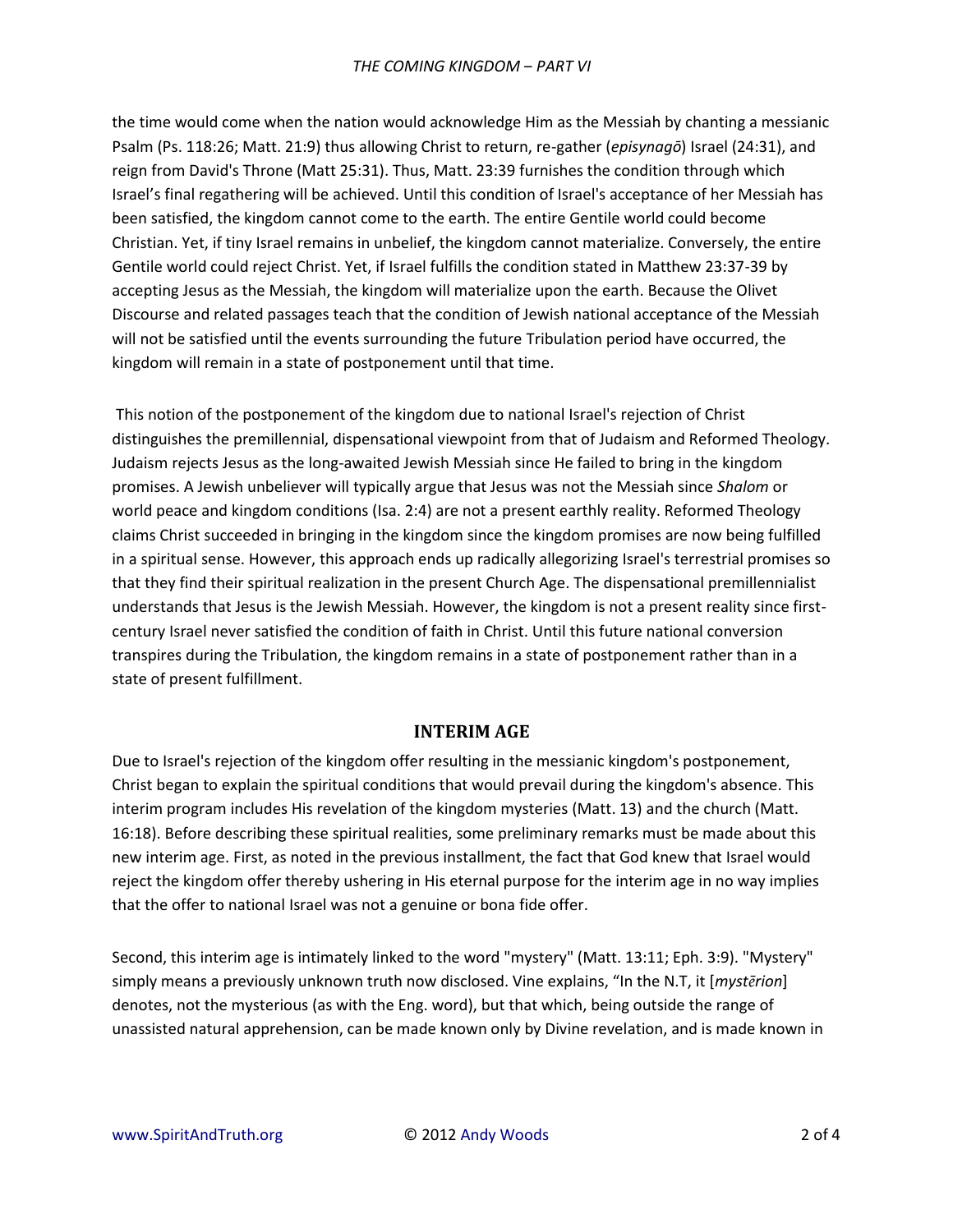a manner and at a time appointed by God, and to those who are illumined by His Spirit. $^{n^2}$  In other words, both the kingdom mysteries and church are unrevealed in the Old Testament.

Third, rather than being the product of Christ's Davidic kingly rule, the work of God in the present age is the result of Christ's present session as High Priest at the Father's right hand. Because Israel rejected the offer of the kingdom, Christ never inherited the prophesied Messianic kingdom nor took His seat on David's Throne at His First Advent. These realities await His Second Advent. Following Christ's rejection by Israel, He ascended to heaven to His Father's Throne (Rev. 3:21; 12:5b) where He pursues His ministry known as His "Present Session." During this time, He functions as high priest (Heb. 7:3b). Even in His present ministry, Christ retains His identity as the unique Davidic Heir (Rev. 3:7; 5:5; 22:16) who will one day occupy the earthly Davidic Throne in fulfillment of God's promise to David in 2 Sam. 7:13-16. It is from His glorious heavenly position (John 17:5), rather than from David's Throne, that He orchestrates His present work in the world. Thus, the present age remains an era unrelated to the prophesied Messianic kingdom (Luke 19:11-27). In other words, the kingdom mysteries and church age represent neither a fulfillment or even a partial fulfillment of what prior Scripture predicts concerning the Davidic kingdom. This distinction has long been noted by Bible scholars. Lewis Sperry Chafer, founder of Dallas Theological Seminary, summarizes:

Similarly, the earthly kingdom that according to the Scriptures had its origin in the covenant made to David, which is mundane and literal in its original form and equally as mundane and literal in uncounted references to it in all subsequent Scriptures which trace it on to its consummation, is by theological legerdemain metamorphosed into a spiritual monstrosity in which an absent King seated on His Father's throne in heaven is accepted in lieu of the theocratic monarch of David's line seated on David's throne in Jerusalem.<sup>3</sup>

Fourth, the notion that the present, interim age came about as a consequence of Israel's rejection of the kingdom offer in no way implies that it is an afterthought or less important in God's mind in comparison to His program with national Israel. On the contrary, according to Ephesians 3:11, the church was "in accordance" with God's "eternal purpose." In other words, God always knew and purposed that He would create and work through the church. Although Israel's program is revealed in the Old Testament, the church's program is unrevealed. However, this distinction does not mean that God's unrevealed program for the church is of less importance than His revealed program for Israel. Furthermore, although the church represents an interruption or parenthesis between God's past and future dealings with Israel, this in no way implies that the church is of lesser importance than God's past or future dealings with national Israel. The dictionary definition of a parenthesis simply conveys

 $\overline{a}$ 

<sup>2</sup> W. E. Vine, *Vine's Complete Expository Dictionary of the Old and New Testament Words* (Nashville: Nelson, 1996), 424.

<sup>3</sup> Lewis Sperry Chafer, *Systematic Theology*, (Dallas: Dallas Seminary, 1948), 5:315.